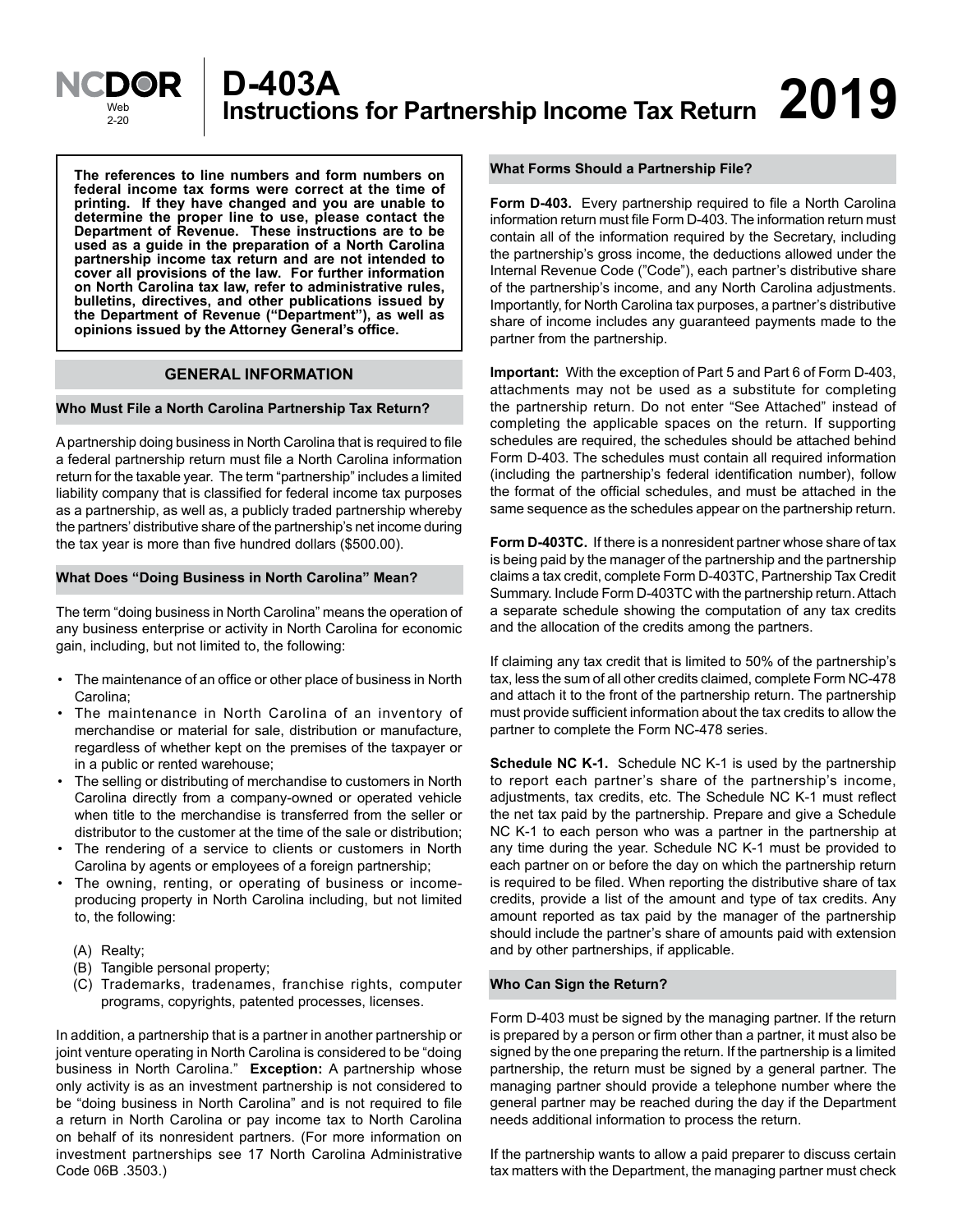the applicable box located in the signature area on Page 4 of Form D-403. If the box is checked, the managing partner is authorizing the Department to call the paid preparer to answer any questions that may arise during the processing of the return. The managing partner is also authorizing the paid preparer to:

- Give the Department any information that is missing from the return;
- Call the Department for information about the processing of the return or the status of the refund or payment(s);
- Receive copies of notices or transcripts related to the return, upon request; and
- Respond to proposed notices of assessment or notices of adjustment.

**Important:** The managing partner is not authorizing the paid preparer to receive any refund check, bind the partnership to anything (including any additional tax liability), or otherwise represent the partnership before the Department regarding audit activity or a request for a Departmental review of a proposed assessment or a proposed denial of refund. Those types of matters require a Power of Attorney, Gen 58, to be filed with the Department. Paid preparer authority is extended only to an individual paid preparer, not to employees of a company. *(For more information on Power of Attorney, visit the Department's website.)*

#### **When Must the Return be Filed?**

If the partnership files its return on a calendar year basis, the 2019 Form D-403 is due on or before April 15, 2020. A fiscal year return is due on the 15th day of the 4th month following the end of the taxable year. The partnership must use the same taxable period on Form D-403 as was used on the federal return. When the due date falls on a Saturday, Sunday, or legal holiday, the return is due on or before the next business day. A fiscal year return must be filed on a tax form for the year in which the fiscal year begins. For example, a 2019 tax form must be used for a fiscal year beginning in 2019. *(For more information on timely mailing of N.C. tax returns, see Directive TA-18-1 available on the Department's website.)*

The 2019 Form D-403 may also be used if:

- The partnership has a tax year of less than 12 months that begins in 2019. If the partnership's tax year is less than 12 months, fill in the beginning and ending dates for the tax year and fill-in the "Short Period" circle located on Page 1 of Form D-403.
- The 2020 Form D-403 is not available at the time the partnership is required to file its return.

**Important:** Returns submitted to the Department that do not meet the specified criteria will be returned to the taxpayer with instructions to refile the return on an acceptable form.

#### **Can a Partnership Get an Extension to File?**

A partnership that is granted an automatic extension to file its federal income tax return will be granted an automatic extension to file its corresponding North Carolina income tax return if the partnership certifies on Form D-403 that the partnership received an automatic federal extension. **Important:** The partnership must certify that the partnership was granted an automatic extension to file the federal partnership tax return by filling in the "Federal Extension" circle located on Page 1 of Form D-403. A partnership that fails to file Form D-403 correctly will be subject to interest and applicable penalties.

If the partnership is not granted an automatic federal extension to file the federal partnership tax return, the partnership may still request an extension of time to file Form D-403 by filing Form D-410P, Application for Extension for Filing Partnership, Estate, or Trust Tax Return, by the original due date of the return. **Important:** Without a valid extension, an information return filed after the original due date is delinquent and is subject to interest and all applicable penalties provided by law.

A partnership is not required to send a payment of tax it estimates as due, to receive the extension; however, it will benefit the partnership to pay as much as it can with the extension request. An extension of time for filing the partnership return does not extend the time for paying the tax due. A partnership may file the return at any time within the extension period but it must be filed on or before the end of the extension period to avoid the late filing penalty.

#### **Where Do I File the Return?**

If the partnership chooses not to e-file the partnership return, mail the return, any payment due, and Form D-403V to the following address:

# **N.C. DEPARTMENT OF REVENUE, P.O. BOX 25000, RALEIGH, NC 27640-0640**

For information on e-file, visit the Department's website.

#### **What Tax Credits are Available to Partnerships?**

All tax credits available to individuals are available to partnerships except the tax credit for income taxes paid to other states.

A partnership may pass through to each of its partners the partner's distributive share of an income tax credit for which the partnership qualifies. Any dollar limit on the amount of a tax credit applies to the partnership as a whole instead of to the individual partners. Maximum dollar limits and other limitations that apply in determining the amount of tax credit available to a taxpayer apply to the same extent in determining the amount of tax credit for which a partnership qualifies, with one exception. The exception is a limitation that the tax credit cannot exceed the tax liability of the taxpayer.

If there is a nonresident partner whose share of tax is being paid by the manager of the partnership, and the partnership claims a tax credit, complete Form D-403TC, Partnership Tax Credit Summary, and include the form with the partnership return. Attach a separate schedule showing the computation of any tax credits and the allocation of the credits among the partners.

If claiming any tax credit that is limited to 50% of the partnership's tax, less the sum of all other credits claimed, complete Form NC-478 and attach it to the front of the partnership return. The partnership must provide sufficient information about the tax credits to allow the partner to complete the Form NC-478 series.

#### **Is a Partnership Required to Pay Estimated Tax?**

A partnership is not required to make estimated income tax payments; however, if the partnership makes any prepayments of tax, enter the prepayment on Part 1, Line 14. A resident individual partner who meets the statutory requirements must file estimated tax on Form NC-40. *(For information on the requirements for paying estimated income tax, see Form D-401, Individual Income Tax Instructions, available from the Department's website.)* A nonresident individual partner is not required to pay estimated tax on his distributive share of partnership income.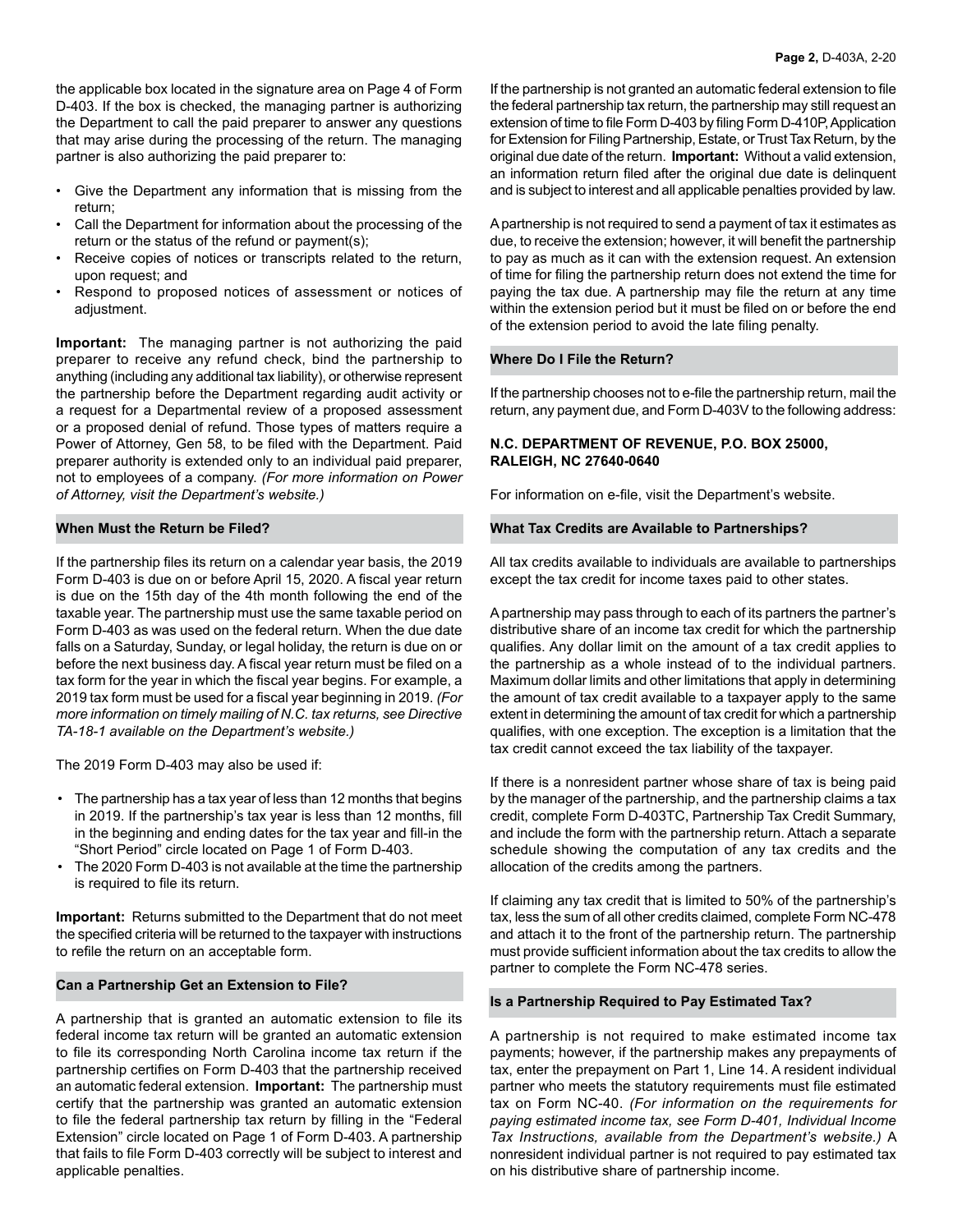### **Does a Partnership Have a Payment Responsibility if it has Nonresident Partners?**

The managing partner for every partnership required to file a North Carolina tax return that has one or more nonresident partners is responsible for reporting each nonresident partner's distributive share of the partnership's income and is required to compute and pay the tax due for each nonresident partner. If the nonresident partner is a corporation, partnership, trust or estate, the managing partner is not required to pay the tax on that partner's share of the partnership income provided the partner files Form NC-NPA, Nonresident Partner Affirmation.

If the additional tax is owed, the partnership may pay the tax online by bank draft (free), or credit or debit card using Mastercard or Visa (\$2 convenience fee for every \$100 paid). This online service is accurate, secure, and convenient. For details, visit the Department's website.

**Form NC-NPA.** Form NC-NPA affirms that the partner will pay the tax with its corporation, partnership, trust or estate income tax return. In such cases, a copy of Form NC-NPA must be attached to the partnership return when it is originally filed. The Form NC-NPA must be signed by the partner. An unsigned form is not considered valid. A new Form NC-NPA must be provided by the nonresident partner and submitted by the managing partner each year. The signed Form NC-NPA applies to the original return, any amended return for that year, and any proposed assessments of additional tax for that year.

A nonresident partner that is an individual or grantor trust cannot file Form NC-NPA and the managing partner is required to compute and pay the tax due for all nonresident partners that are individuals or grantor trusts. A nonresident individual partner is not required to file a North Carolina income tax return when the only income from North Carolina sources is the nonresident's share of income from a partnership doing business in North Carolina, and the manager of the partnership pays the tax due for the nonresident partner. Payment of the tax due by the managing partner on behalf of corporations, partnerships, trusts or estates that are partners does not relieve the partner from filing a North Carolina tax return. Credit for the tax paid by the managing partner on it's behalf may be claimed on the partner's income tax return. The manager is authorized by statute to withhold the tax due from each nonresident partner's share of the partnership income. **Note:** If a nonresident partner is a tax-exempt organization as described in Section 501 of the Internal Revenue Code, the managing partner is not required to pay the tax unless the partnership income is from a business enterprise not related to the organization's tax-exempt purpose. Also, the managing partner is not required to pay the tax for nonresident partners who serve as investment vehicles for investing in IRAs and other qualified retirement plans.

# **Will a Partnership Owe Interest and Penalties?**

**Interest.** If the managing partner does not pay the total amount of taxes owed for each nonresident partner, the Department is required to charge interest on any unpaid tax. Interest is computed at the applicable rate from the original due date to the date of payment, whether or not the partnership has been granted an extension. To obtain the current interest rate, visit the Department's website. If the partnership pays tax for nonresident partners after the original due date, compute the amount of interest due and include the interest on Form D-403, Line 16b.

**Failure to File an Informational Return.** Returns filed after the original due date without a valid extension are subject to a penalty of \$50 per day, up to a maximum of \$1,000. The penalty applies to any partnership return filed after the due date, regardless of whether the return reflects a tax due, an overpayment, or no tax due. If the return is filed late, compute the amount of penalty due and include the penalty on Form D-403, Line 16a.

**Failure to File Penalty.** Returns filed after the original due date without a valid extension, are subject to penalty of 5% of the net tax due for each month, or part of a month, the return is late (maximum 25%). The penalty applies to partnership returns filed after the due date that reflect a tax due for nonresidents partners. If the return is filed late, compute the amount of penalty due and include the penalty on Form D-403, Line 16a.

**Failure to Pay Penalty.** Returns filed after the original due date are subject to a late payment penalty of 10% of the unpaid tax for nonresident partners. If the return is filed late and additional tax is due on behalf of nonresident partners, compute the amount of penalty due and include the penalty on Form D-403, Line 16a. **Note:** If the partnership has an extension of time for filing its return, the 10% late payment penalty will apply on the remaining balance due if the tax paid by the due date of the return is less than 90% of the total amount of tax due. If the 90% rule is met, any remaining balance due must be paid with the partnership return on or before the expiration of the extension period to avoid the late payment penalty. In addition, penalties are provided by law for willful failure to file a return on time and for willful attempt to evade or defeat the tax.

### **How do I Amend a Partnership's Return?**

If filing an amended return, fill in the appropriate circle located on Page 1 of Form D-403. A complete explanation as to the reason(s) for filing an amended return, including specific schedule and line number references, must be provided in the space provided on Page 4 of the return.

**Important:** The manager of a partnership may not request a refund of an overpayment made on behalf of a nonresident owner or partner if the manager of the business has already filed the partnership return and paid the tax due. The nonresident owner or partner may, on its own income tax return, request a refund of an overpayment made on its behalf by the manager of the partnership.

# **Before You Begin?**

l

If you are filling out Form D-403 by hand, please use black or blue ink only. Do not use red ink or pencil. Print your letters and numbers neatly. Do not use brackets or other symbols to indicate the amount is negative. If you do not have an entry for a particular line, leave it blank. Do not use dashes, zeros or other symbols to indicate that you have no entry for that line. If an amount is negative, enter the amount and fill in the circle next to the line number to indicate that the amount is negative. For example:



If you are completing a web-fill form on the Department's website, enter a minus sign to indicate a negative number. For example:

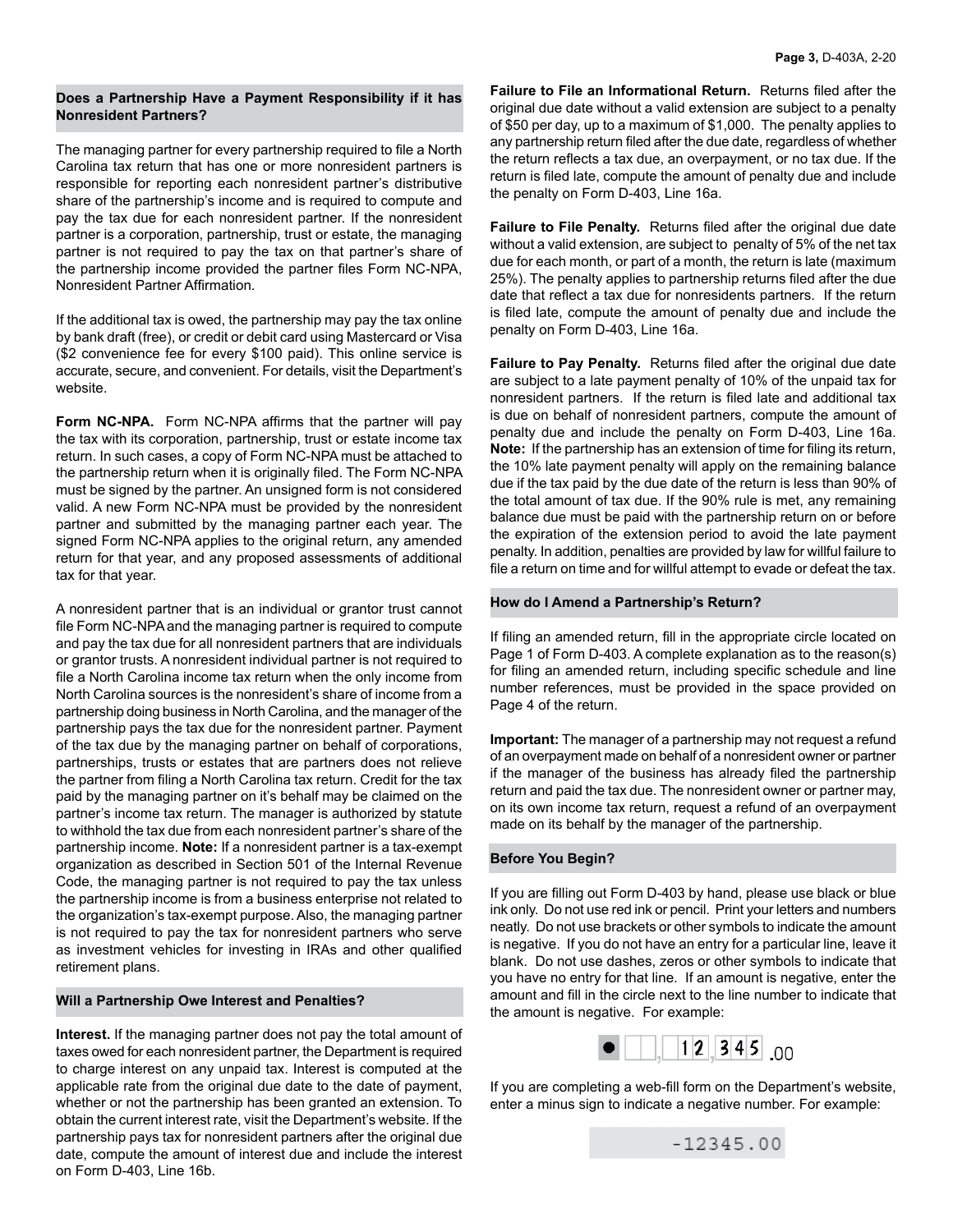#### **Demographic and Other Taxpayer Information**

**Name, Address, and Identification Numbers.** Print or type the partnership's name, address, federal identification number, and North Carolina Secretary of State number (when applicable) on the appropriate lines.

**Federal Extension.** Fill in the circle to certify that the partnership was granted an automatic extension to file the partnership's 2019 federal income tax return. **Important:** The partnership must certify that the partnership was granted an automatic federal extension; otherwise, your state return will be subject to applicable penalties. *(For more information, see "Can a Partnership Get an Extension to File?" on Page 2 of these instructions.)*

# **SPECIFIC LINE INSTRUCTIONS**

**Part 1 - Informational Return and Computation of Income Tax Due or Refund for Nonresident Partners**

**Line 1. Total Income or Loss.** Enter the total amount of income or loss for the partnership. Before making this entry, the partnership must complete Part 5 and Part 6. *(For more information see "Ordinary Business Income (Loss)" and "Partners' Distributive Share Items" on Page 5 of these instructions.)*

**Line 2. Guaranteed Payments to Partners.** Enter the total amount of guaranteed payments made to all partners for services or for the use of capital. Guaranteed payments received by a nonresident partner must be apportioned or allocated to North Carolina on the same basis as other partnership distributive income. On Page 3, Part 4, enter the amount of guaranteed payments received by each nonresident partner that is apportionable on Line 9 and the amount of guaranteed payments received by each nonresident partner that is allocable to North Carolina on Line 14.

**Line 4. Additions to Income.** Certain additions to income are required in calculating North Carolina partnership income to the extent the additions are not included in income. Before making this entry, complete Part 7. *(For more information see "Adjustments to Income (Loss)" on Page 5 of these instructions.)*

**Line 6. Deductions from Income.** Certain deductions from income are permitted in calculating North Carolina partnership income to the extent the deductions are included in income. Before making this entry, complete Part 7. *(For more information see "Adjustments to Income (Loss)" on Page 5 of these instructions.)* 

**Line 8. Nonapportionable Net Distributive Partnership Income.** When a partnership has income from sources within North Carolina as well as sources outside North Carolina a determination of apportionable and nonapportionable income must be made. If the partnership's business is both within and outside of North Carolina, complete Part 3, Nonapportionable Net Distributive Partnership Income on Page 2 and enter the total amount of nonapportionable income from Column D on Line 8.

**Line 9. Apportionable Net Distributive Partnership Income.** All income apportionable under the U.S. Constitution is apportioned to North Carolina and to other states based on the apportionment factor. Subtract Line 8 from Line 7 and enter the amount on Line 9.

**Line 10. Nonapportionable Net Distributive Partnership Income Allocated to North Carolina.** Complete Part 3, Nonapportionable

Net Distributive Partnership Income, on Page 2. Enter on Line 10 the amount of nonapportionable income allocated directly to this State from Column E.

### **Nonresident Partners**

**Line 11. Tax Due for Nonresident Partners.** Complete Part 4 to determine the tax due for nonresident partners. Enter on Line 11 the total amount of tax due for nonresident partners on whose behalf the partnership pays North Carolina income tax. **Important:** Line 11 must equal the partners' total as calculated on Part 4C, Line 18.

**Line 12. Tax Credits Allocated to Nonresident Partners.** Complete Part 4 to determine the amount of tax credits allocated to nonresident partners. Enter on Line 12 the total amount of tax credits allocated to nonresident partners on whose behalf the partnership pays North Carolina tax. **Important:** Line 12 must equal the partners' total as calculated on Part 4C, Line 19.

**Line 13. Net Tax Due for Nonresident Partners.** Subtract Line 12 from Line 11. **Important:** Line 13 must equal the partners' total as calculated on Part 4C, Line 20.

**Lines 14a through 14e. Payments.** On Lines 14a through 14d, enter only the amount of payments attributable to nonresident partners on whose behalf the partnership pays North Carolina income tax. Add Lines 14a through 14d and enter the total payments on Line 14e.

**Line 15.** Subtract Line 14e from Line 13. If Line 14e is less than Line 13, additional income tax is due. Enter the amount of tax due on Line 15. If Line 14e is more than Line 13, income tax is overpaid. Enter the amount of overpayment on line 15.

# **Penalties and Interest**

**Line 16a.** Enter the total amount of penalty due for the partnership for tax year 2019. By law, the Department may impose penalties against a taxpayer for failure to comply with the tax statutes. Statutory penalties include, but are not limited to, the following:

- Failure to file an information return on the date it is due (\$50 per day with a maximum of \$1,000),
- Failure to file a tax return on the date it is due (5% per month with a maximum of 25% on the amount of additional tax due), and
- Failure to pay tax when due (10% on the amount of additional tax due).

*(For more information on penalties that may apply to partnerships, see "Will a Partner Owe Interest and Penalty?" on Page 3 of the instructions.)*

**Line 16b.** If additional income tax is due on Line 15, compute the amount of interest due at the rate established by G. S. 105-241.1. Interest is due on taxes paid late even if an extension of time to file is granted. The rate is established semiannually by the Secretary of Revenue and is listed on the Department's website.

**Line 16c.** Add Lines 16a and 16b and enter the total on Line 16c.

**Line 17. Total Due.** Add Lines 15 and 16c and enter the total on Line 17, but not less than zero. This is the total tax, penalties, and interest due. **The manager of the partnership must pay this amount with the return.** Make the check or money order payable